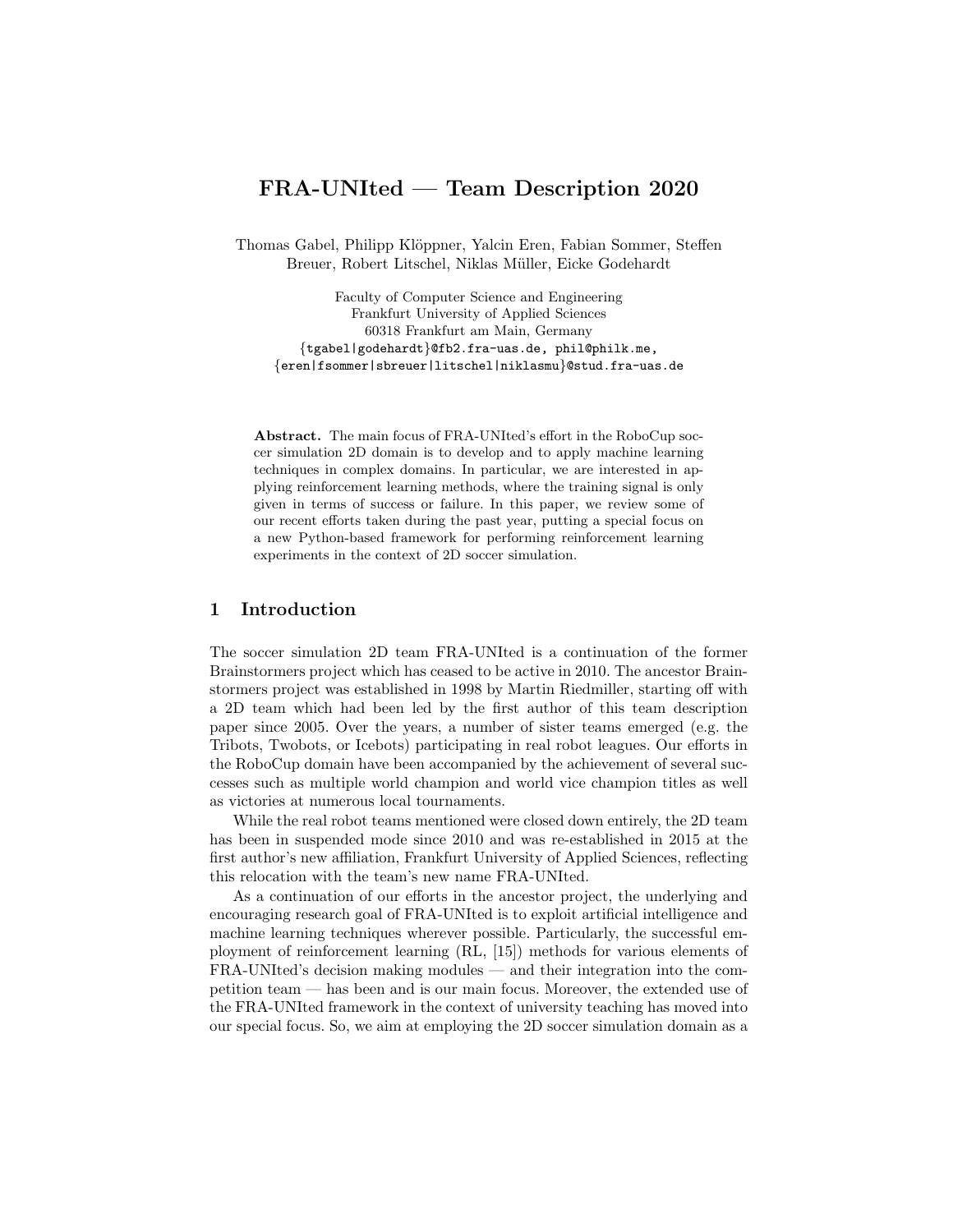fundament for teaching agent-based programming, foundations of multi-agents systems as well as applied machine learning algorithms.

In this team description paper, we refrain from presenting approaches and ideas we already explained in team description papers of the previous years [1]. Instead, we focus on recent changes and extensions to the team as well as on reporting partial results of work currently in progress. We start this team description paper, however, with a short general overview of the FRA-UNIted framework. Note that, to this end, there is some overlap with our older team description papers including those written in the context of our ancestor project (Brainstormers 2D, 2005–2010) which is why the interested reader is also referred to those publications, e.g. to [3, 11].

#### 1.1 Design Principles

FRA-UNIted relies on the following basic principles:

- There are two main modules: the world module and decision making
- Input to the decision module is the approximate, complete world state as provided by the soccer simulation environment.
- The soccer environment is modeled as a Markovian Decision Process (MDP).
- Decision making is organized in complex and less complex behaviors where the more complex ones can easily utilize the less complex ones.
- A large part of the behaviors is learned by reinforcement learning methods.
- Modern AI methods are applied wherever possible and useful (e.g. particle filters are used for improved self localization).

| high level $\uparrow$ | defensive behavior                     |                     | aggressive behavior                  |
|-----------------------|----------------------------------------|---------------------|--------------------------------------|
|                       | with ball behavior                     | dribble<br>behavior | no ball behavior                     |
|                       |                                        |                     | freekick behavior                    |
| low level             | goalshot behavior<br>selfpass behavior |                     | pass behavior<br>go to ball behavior |

Fig. 1. The Behavior Architecture

#### 1.2 The FRA-UNIted Agent

The decision-making process of the FRA-UNIted agent is inspired by behaviorbased robot architectures. A set of more or less complex behaviors realize the agents' decision making as sketched in Figure 1. To a certain degree this architecture can be characterized as hierarchical, differing from more complex behaviors,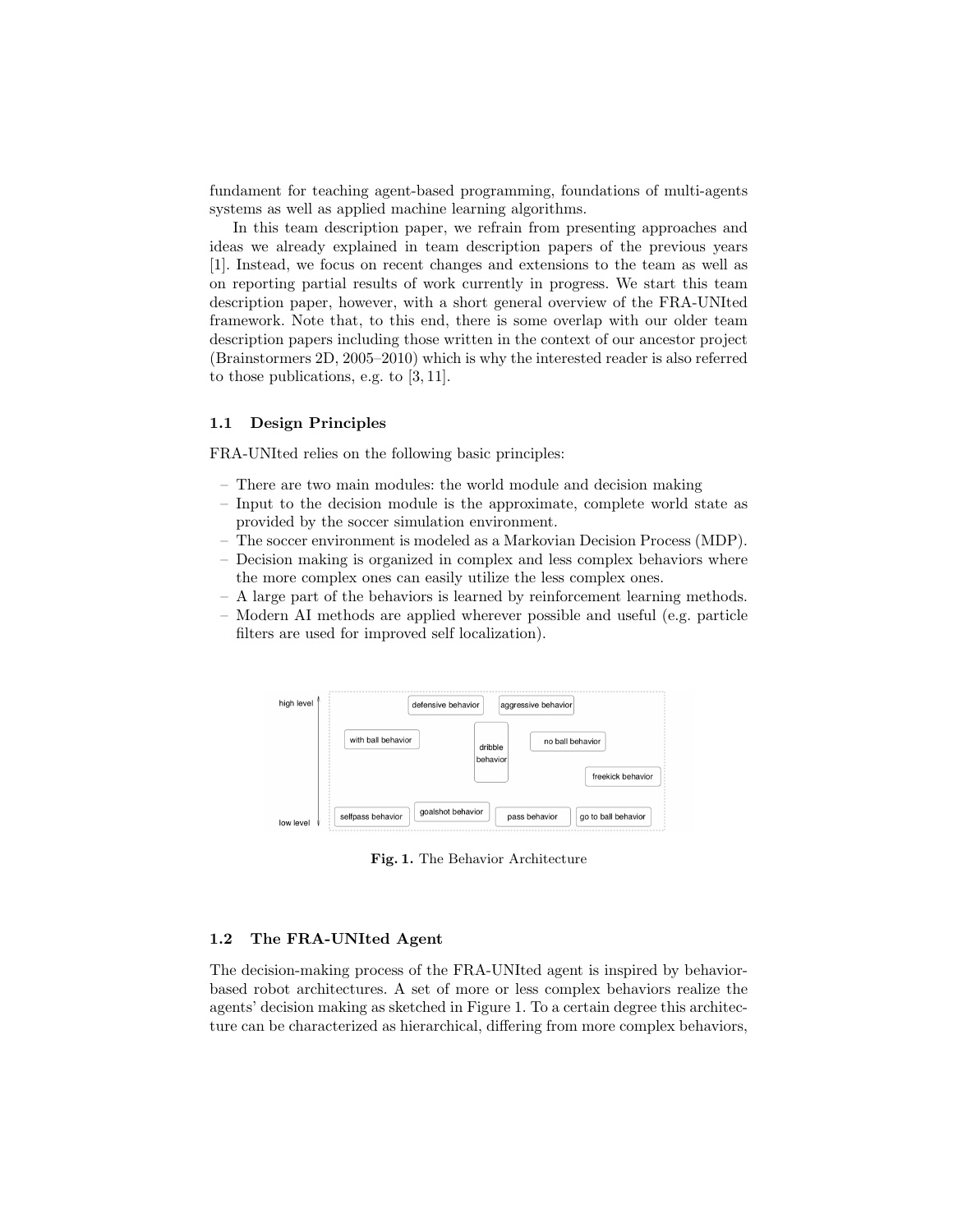such as "no ball behavior", to very basic, skill-like ones, e.g. "pass behavior". Nevertheless, there is no strict hierarchical sub-divisioning. Consequently, it is also possible for a low-level behavior to call a more abstract one. For instance, the behavior responsible for intercepting the ball may, under certain circumstances, decide that it is better to not intercept the ball, but to focus on more defensive tasks and, in doing so, call the "defensive behavior" and delegating responsibility for action choice to it.

### 2 Model-free Reinforcement Learning in RoboCup

From the very beginnings of the RoboCup initiative and, particularly, its 2D soccer simulation sub-league, many teams, including ours, used the domain of robotic soccer simulation as an environment for experiments in machine learning and reinforcement learning. During a soccer match, our agent uses a static algorithm to determine the appropriate behavior algorithm for the given situations (cf. Section 1.2). Many of these behavior algorithms, such as NeuroHassle [4], were trained using reinforcement learning. A more comprehensive review of our various efforts for applying reinforcement learning in robot soccer can be found in [13].

During the last year, we worked on the more general challenge of modelfree end-to-end reinforcement learning in the context of RoboCup 2D soccer simulation. This means an agent learns making action decisions autonomously only by perceiving the soccer environment and getting an external reward signal. Similar research has already been done by Hausknecht and Stone in 2015 in the Half-Field Offense mode of RoboCup [6, 5] as well as by Gabel and Riedmiller in 2007 [12]. The main difference of our recent research compared to the referred works is the use of world-models for the agent's decision making process.

In the following, we will present the results of our recent research on the use of deep reinforcement learning for model-free end-to-end learning in RoboCup soccer simulation.

#### 2.1 Framework

Our agent utilizes the  $n++$  framework [10] for artificial neural network-based machine learning which has proven itself over the past couple of decades. Unfortunately, it does not support modern deep learning algorithms, thus we decided to use the state-of-the-art machine learning framework TensorFlow [14, 2].

We assumed that an agent that does end-to-end learning would not need the very elaborate functionalities of our FRA-UNIted code base, which is why we decided to develop a new, light-weight agent for the purpose of this research project. Although the existing agent is written in  $C_{++}$ , we thought implementing the new agent in Python would be a better fit. Not only could we benefit from the flexibility of the language, but many machine learning frameworks, including TensorFlow, work best with Python and are optimized for performance by using C++ and CUDA under the hood.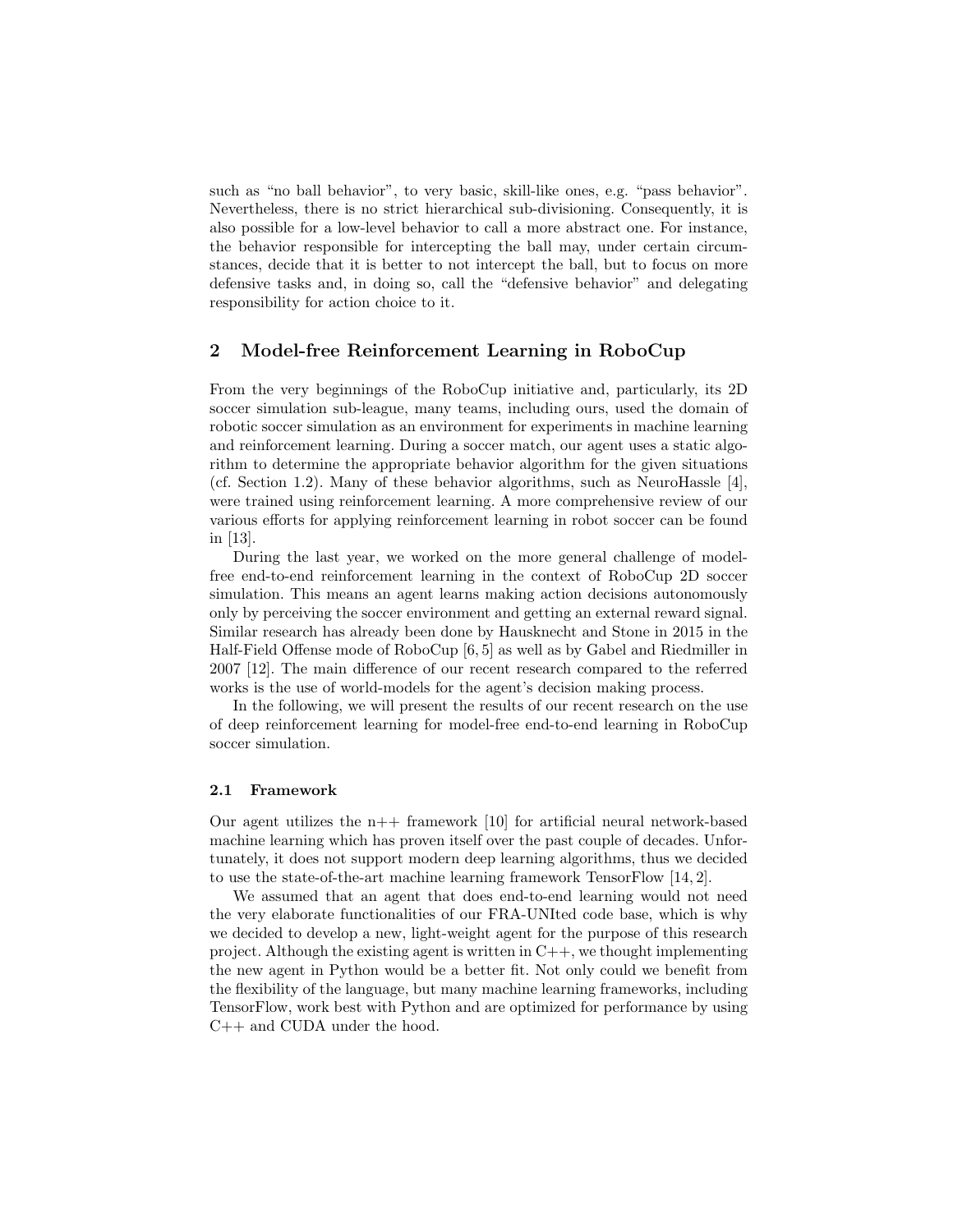

Fig. 2. Overview of the agent's classes and their relationship in the context of the learning process. Source: [7]

Figure 2 shows a high-level overview of the agent's software architecture.

The Environment encapsulates management of RoboCup simulation server instances and facilitates communication with the server. It exposes a simple action-perception-interface to the agent. The Model class is a placeholder for the agent's decision making model, in our case an advanced Q-model that reports action-values to the agent and optimizes itself with information it receives from the agent.

#### 2.2 Learning

We chose Deep Q-learning (DQN) as our learning algorithm which was first introduced by Mnih et al. in 2013 [9] for solving Atari video games using deep neural networks for approximating the optimal action-value function.

Reinforcement learning algorithms such as DQN require the problem to be formulated as a Markov decision process (MDP), which is fairly intuitive for the domain of robotic soccer simulation. The agent's perception space becomes the MDP's state space and its available actions such as dashing, kicking and turning give the action space. State transitions are computed stochastically by the soccer simulation server. In summary, we treated the soccer simulation as a stochastical partially-observable Markov decision process, although the current experiments use the server's fullstate-mode, enabling full observability for agents.

To evaluate our learning framework with the DQN algorithm, we conducted several different experiments. In the following, we will present two experiments where a single agent was supposed to run to a fixed target position on the playing field.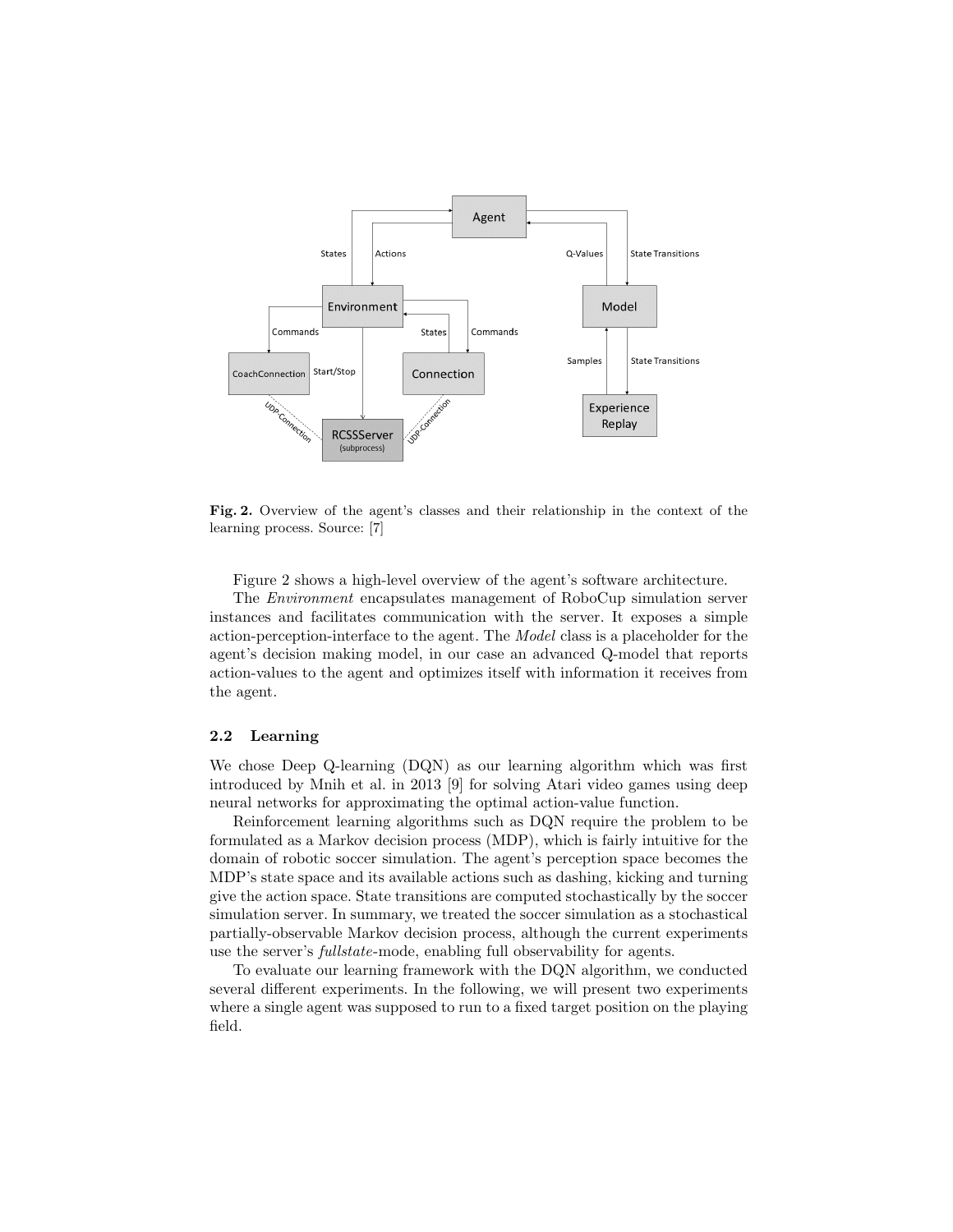In the first experiment, the agent had four discrete actions, dashing forwards, backwards and sidewards. It perceived its own position on the field and was rewarded for approaching the target position. The second experiment had the same goal, but the agent was only allowed to dash forward and turn its body, thus making temporal-difference learning mandatory, as turning itself would not earn the agent a positive reward. Figure 3 shows the learning curves of these experiments.



Fig. 3. Learning curves of the first and second experiment, displaying the average position error in each episode's terminal state, smoothed over ten states. Source: [7]

The graphs show that the agent reaches the goal faster with omnidirectional dashes. When using only forward dashes with turns, the agent takes a longer time learning but eventually also solves this task. This difference might be due to the delayed reward signal in the latter setting.

#### 2.3 Next Steps

Our recent work serves as a proof-of-concept for DQN in the context of RoboCup without relying on a model of the simulation. Also, the performance of the Python agent proofed to be excellent for the given task [7] as it allowed us to increase the learning speed approximately by a factor of 30.

In the future, we would like to extend this approach to multi-agent problems in the domain of robotic soccer simulation. Furthermore, we would like to evaluate different learning algorithms for the same tasks, such as DDPG [8] for parameterized actions and dueling DQN [16] as a more advanced variant of deep Q-learning.

In conclusion, our work shows that the domain of RoboCup 2D soccer simulation still offers a significant challenge in reinforcement learning research and we are keen to advance our efforts in this area of research.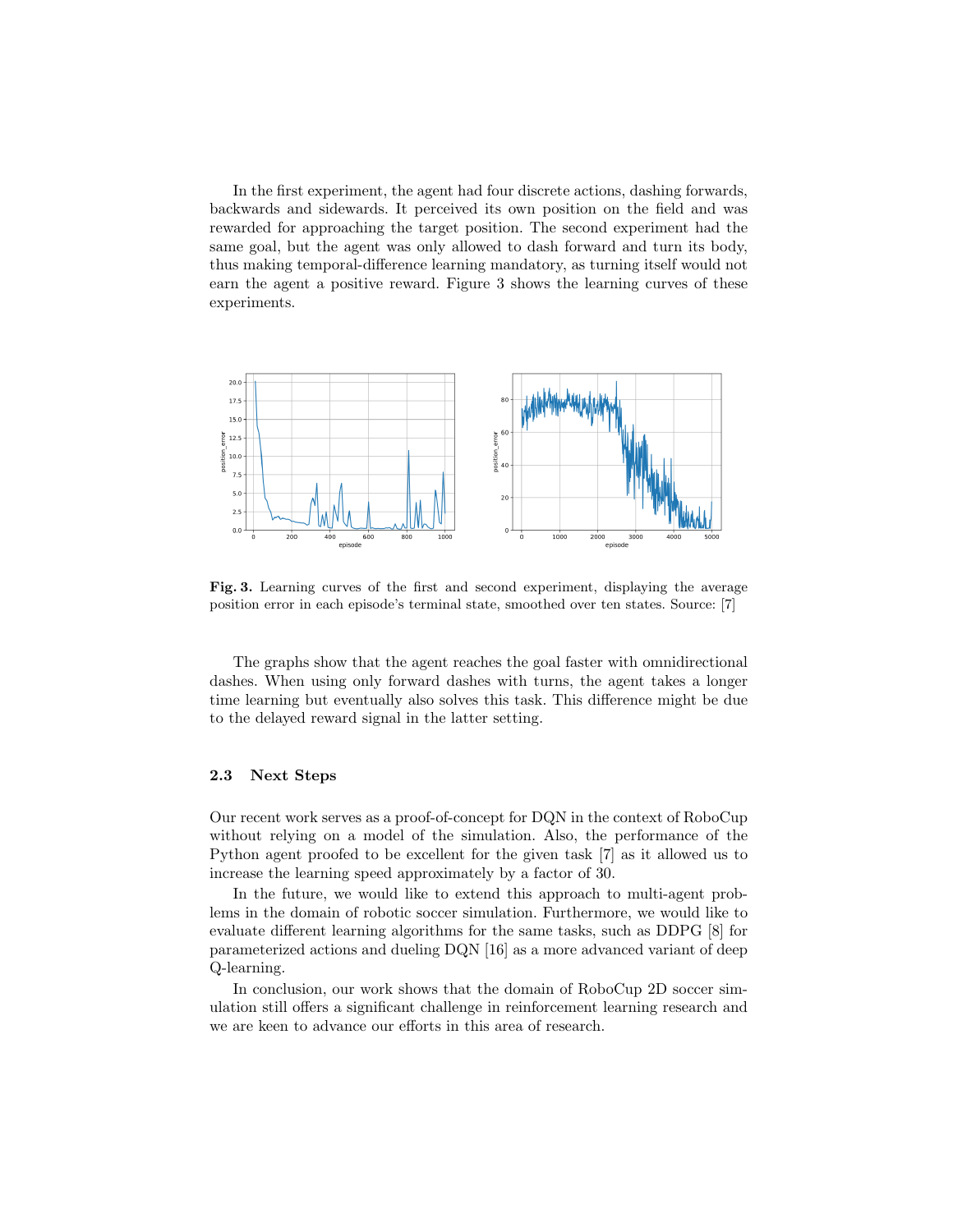## 3 Continuous Integration Environment

In order to ensure a continuous improvement of our team, we had the main idea to implement a continuous integration (CI) environment. In recent years, improvements made by the team were tested by long game series, which had to be started manually, since judging changes or improvements needs averages over 1000 games or more. Thereby, only the final result of the game was utilized for giving a judgement about recent changes. Now, the idea is to automate these test series and the evaluation of the games and, in addition to the final results of the games, to generate and analyze further statistics about the progress of the game.



Fig. 4. Continuous Integration Workflow

Implementation The process of automated test games can be divided into three parts (cf. Figure 4). In the first step, after a new commit into the team Git repository, the current state of the repository is pulled and compiled using Jenkins. Jenkins was chosen because it is a widely used CI tool. The next step is to start test games using  $HLM<sup>1</sup>$ , a Ruby-based tool for creating and running entire tournaments for the RoboCup 2D soccer simulation<sup>2</sup>. The test games run in parallel on 20 computers, each computer can play up to approximately 50 games a night, so a total of 1000 games in each night. In the last step, a statistic is created for each game, which, on the one hand, provides the final result of the game and, on the other hand, also determines statistics like the number of cards, free kicks, etc. of each team. In addition, statistics such as the percentage of ball possession of each team are also created. The statistics gained from each game is then uploaded back to a server with the current commit identifier. The commit identifier helps to keep different versions of the teams apart and to make them comparable.

First Results The main advantage of this implementation is that every night a large amount of test games are started in an automatized manner and the results are evaluated automatically, as well. In addition, you have a central location to display statistics that are more meaningful than just who won and who lost. We hope to utilize this tool especially during championship tournaments in order to evaluate late changes made on-site in an off-site setting.

<sup>&</sup>lt;sup>1</sup> Hech League Manager by Andreas Hechenblaickner from the Austrian 2D Soccer Simulation team KickOffTUG (2004–2010)

<sup>&</sup>lt;sup>2</sup> As a side note, the HLM is the tool which has been used for managing and running all RoboCup World Championships tournaments since 2009.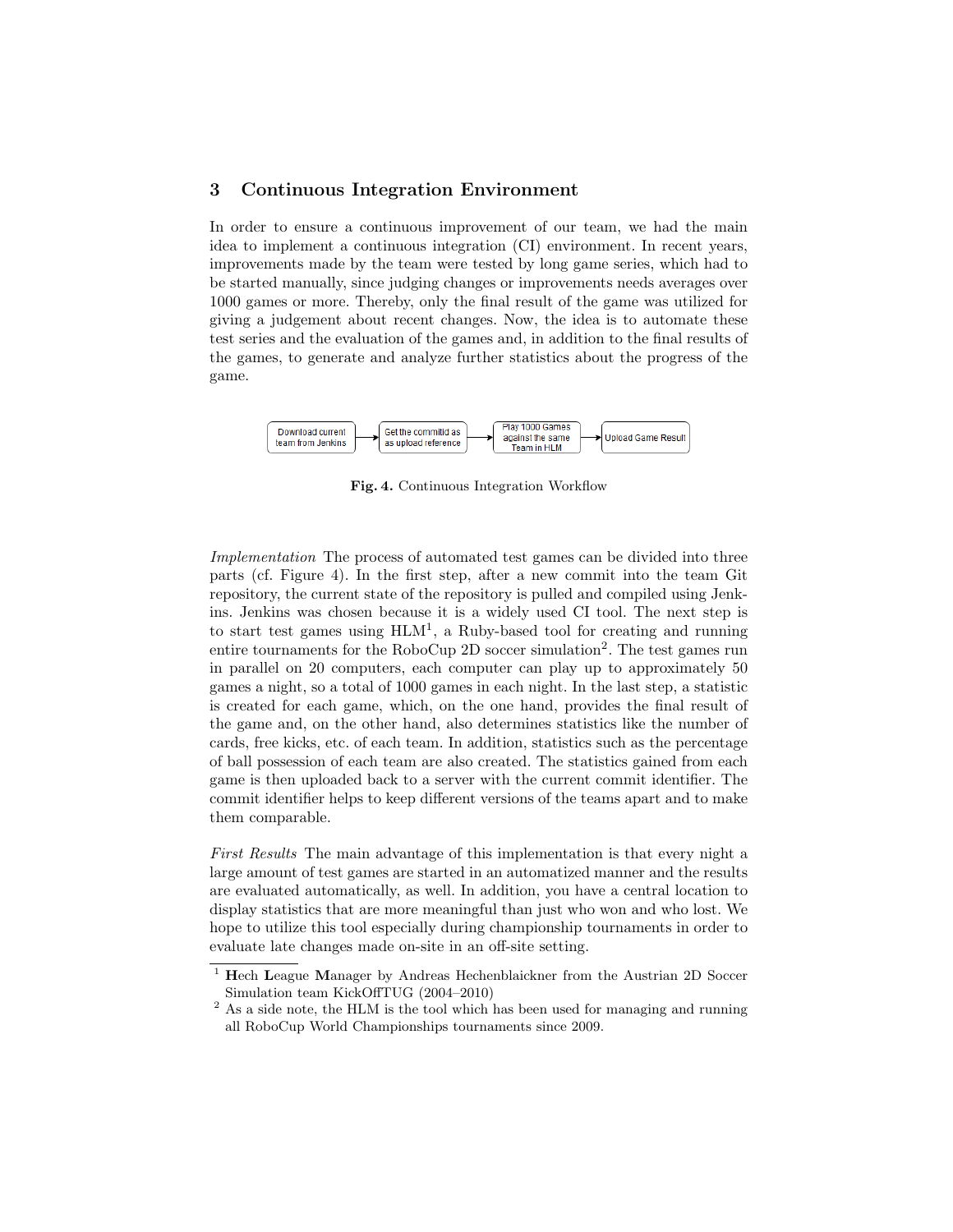## 4 Conclusion

In this team description paper we have outlined the characteristics of the FRA-UNIted team participating in RoboCup's 2D Soccer Simulation League. We have stressed that this team is a continuation of the former Brainstormers project, pursuing similar and extended goals in research and development as well as for teaching purposes. Specifically, we have put emphasis on our most recent research activities and practical implementation of our results.

### References

- 1. Gabel, T., Breuer, S., Sommer, F., Godehardt, E.: FRA-UNIted Team Description 2019. In: RoboCup 2019: Robot Soccer World Cup XXIII, LNCS (CD Supplement). Springer, Sydney, Australia (2019)
- 2. Gabel, T., Klöppner, P., Godehardt, E., Tharwat, A.: Communication in Soccer Simulation: On the Use of Wiretapping Opponent Teams. In: RoboCup 2018: Robot Soccer World Cup XXII, LNCS. pp. 3–15. Springer, Montreal, Canada (2018)
- 3. Gabel, T., Riedmiller, M.: Brainstormers 2D Team Description 2009. In: L. Iocchi, H. Matsubara, A. Weitzenfeld, C. Zhou, editors, RoboCup 2009: Robot Soccer World Cup XII, LNCS (CD Supplement). Springer, Graz, Austria (2009)
- 4. Gabel, T., Riedmiller, M., Trost, F.: A Case Study on Improving Defense Behavior in Soccer Simulation 2D: The NeuroHassle Approach. In: L. Iocchi, H. Matsubara, A. Weitzenfeld, C. Zhou, editors, RoboCup 2008: Robot Soccer World Cup XII, LNCS. pp. 61–72. Springer, Suzhou, China (2008)
- 5. Hausknecht, M., Mupparaju, P., Subramanian, S., Kalyanakrishnan, S., Stone, P.: Half Field Offense: An Environment for Multiagent Learning and Ad Hoc Teamwork. In: AAMAS Adaptive Learning Agents (ALA) Workshop (2016)
- 6. Hausknecht, M., Stone, P.: Deep Reinforcement Learning in Parameterized Action Space. arXiv (2015), https://arxiv.org/abs/1511.04143
- 7. Klöppner, P.: Untersuchungen zum Ende-zu-Ende-Lernen im simulierten Roboterfußball mit tiefem optimierendem Lernen (2019), Frankfurt University of Applied Sciences
- 8. Lillicrap, T., Hunt, J., Pritzel, A., Heess, N., Erez, T., Tassa, Y., Silver, D., Wierstra, D.: Continuous Control with Deep Reinforcement Learning (2015), arXiv, https://arxiv.org/abs/1509.02971
- 9. Mnih, V., Kavukcuoglu, K., Silver, D., Graves, A., Antonoglou, I., Wierstra, D., Riedmiller, M.: Playing Atari with Deep Reinforcement Learning. arXiv (2013), https://arxiv.org/abs/1312.5602
- 10. Riedmiller, M., Braun, H.: A Direct Adaptive Method for Faster Backpropagation Learning: The RPROP Algorithm. In: Proceedings of the IEEE International Conference on Neural Networks (ICNN). pp. 586–591. San Francisco, USA (1993)
- 11. Riedmiller, M., Gabel, T.: Brainstormers 2D Team Description 2007. In: U. Visser, F. Ribeiro, T. Ohashi and F. Dellaert, editors, RoboCup 2007: Robot Soccer World Cup XI, LNCS (CD Supplement). Springer, Atlanta, USA (2007)
- 12. Riedmiller, M., Gabel, T.: On Experiences in a Complex and Competitive Gaming Domain: Reinforcement Learning Meets RoboCup. In: Proceedings of the 3rd IEEE Symposium on Computational Intelligence and Games (CIG 2007). pp. 68–75. IEEE Press, Honolulu, USA (2007)